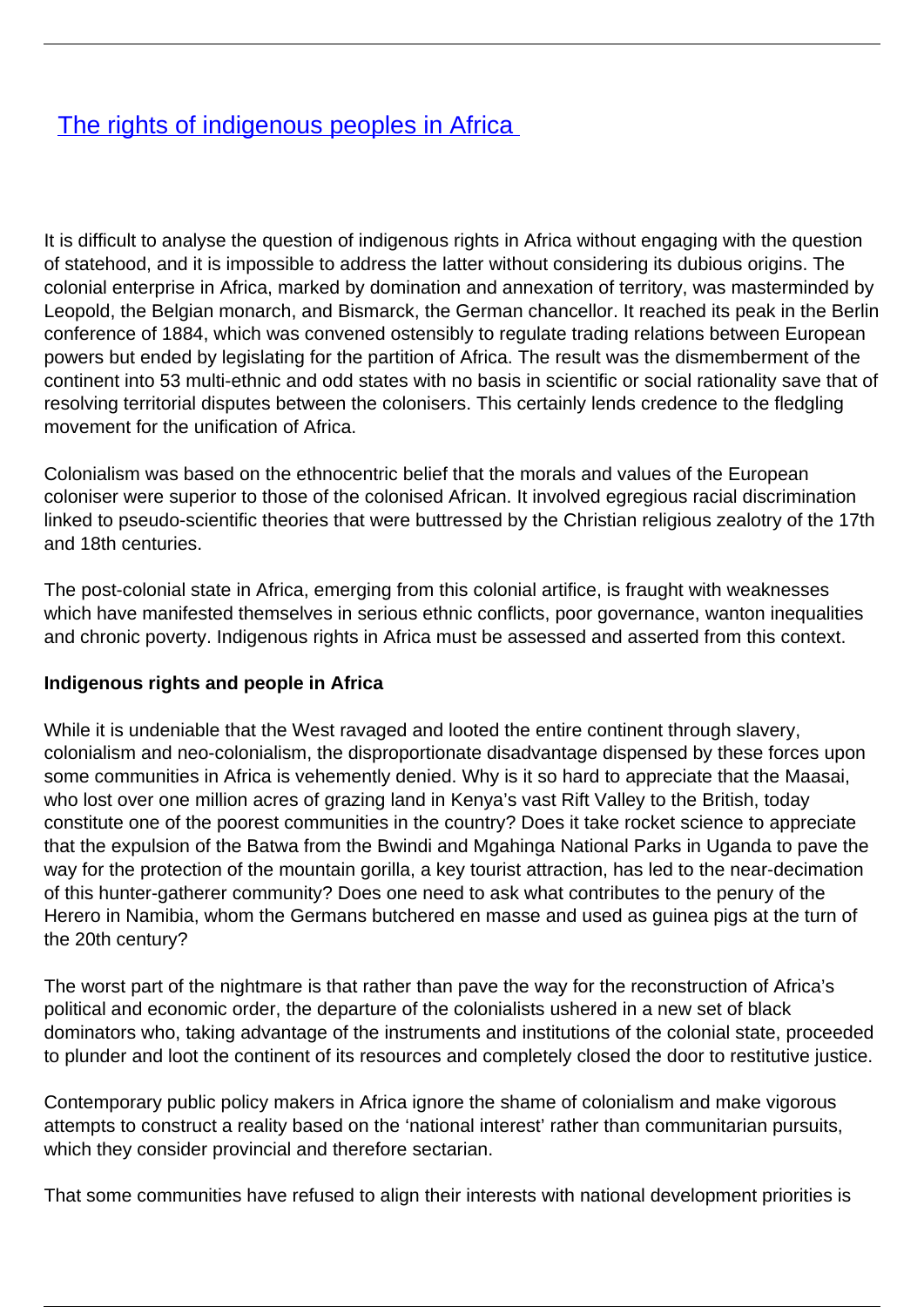seen as failing to take on the responsibility and demands of progress. A critical analysis of indigenous rights and their beneficiaries would demonstrate the fallacy of this objection.

First, indigenous rights are grounded in the general notion of the universality of rights within a multicultural context as endorsed by the Vienna Declaration of 1993. That declaration unequivocally reaffirmed the inherent dignity and unique contribution of indigenous people to the development and plurality of society, and called for their full inclusion in the life of the state.

Second, indigenous rights must be seen as enabling substantive equality, thus spreading light to a group of people previously not reached by the transformative premise of the Universal Declaration of Human Rights. While non-discrimination is held up as a jus cogens,[3] the fact that it is still difficult to achieve equality for all means that marginalised groups, be they women, children, minorities or indigenous groups, have to pursue strategies that go beyond formal equality to attain the promise of dignity for all people.

Third, the collective conception of rights has often seemed to be a child of a lesser god within a human rights system that has historically pitted civil and political rights against economic, social and cultural rights. Collective rights, which are central to the struggle of indigenous people the world over, have suffered from being poorly articulated, which has prevented them from being regarded as the norm. Thanks to Article 27 of the International Covenant on Civil and Political Rights (ICCPR) and the progressive jurisprudence that has flowed from the Human Rights Committee on this article, a lot of ground has been laid for the protection of group rights to land and development, among other things. The rich array of solidarity rights provided for under the African Charter on Human and Peoples' Rights (the charter, hereafter), which lend themselves well to the cause of indigenous peoples, is thanks to Keba M'Baye, the Senegalese jurist. His appreciation of the dynamics of African society inspired the document.

The modern understanding of the term 'indigenous peoples' focuses on the lived experience of systemic marginalisation, discrimination, cultural difference and self-identification, in line with the emerging practice of the commission.

The notion of indigenous people in Africa also overlaps with the concept of minority rights, another problematic but less controversial term in the continent.

Africa's opposition to the adoption of standard-setting mechanisms and norms for indigenous peoples has largely been informed by misconceptions and myths. In 2006 an assault on the Draft Declaration on the Rights of Indigenous Peoples, led by Namibia and Botswana within the African group in the UN, caused the General Assembly to postpone its decision on the declaration, thereby holding in abeyance substantive recognition of indigenous rights under international law. When the African Union's assembly of heads of state and government met in Addis Ababa a year later, they justified the position of the African group on the grounds that indigenous rights as elaborated in the declaration would affect territorial integrity. The question that baffles many is whether the Batwa in Uganda, the Endorois in Kenya or the Bushmen in Botswana have designs to create their own separate states. Is it not obvious that the right to self-determination sought by these groups is one that can empower them and lead to their recognition and enhanced participation in public affairs? The Katanga v Zaire communication of 1976, which established that a variant of self-determination that ensures the inclusion of marginalised groups within a state is consistent with the principle of territorial integrity, was reiterated nearly 20 years later in the Ogoni v Nigeria decision by the African Commission on Human and Peoples' Rights.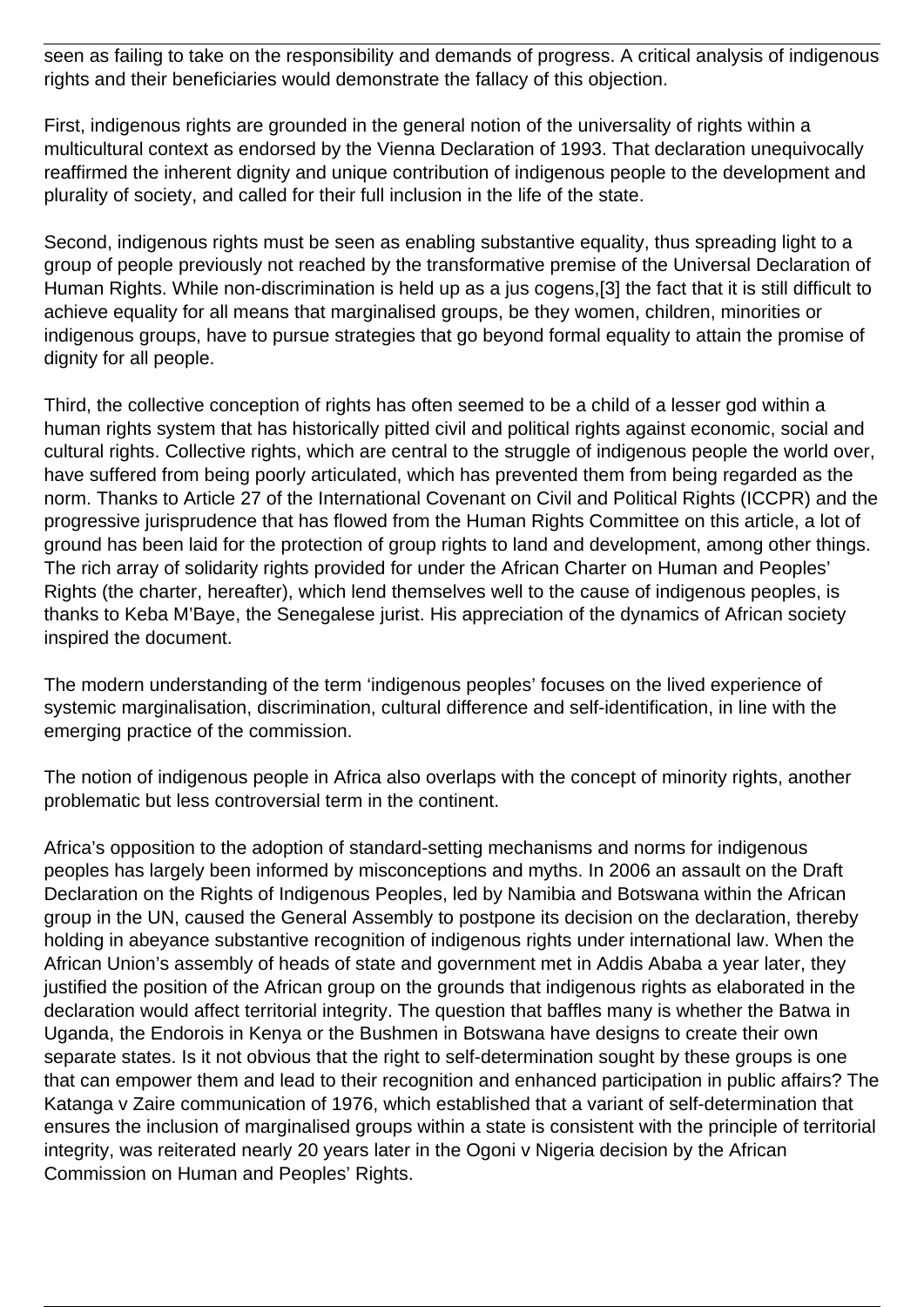The term 'indigenous people' should therefore be used in a practical way, to draw attention to and alleviate the particular form of discrimination from which communities suffer. In the African context these communities are almost always nomadic or hunter gatherers. By identifying with the term, they feel that the particularities of their suffering can be better articulated and can lend themselves to the protection of international human rights law and moral standards.

## **A cry from the dark: living on the fringes**

Groups that self-identify as indigenous live a peripheral existence. Most governments in Africa do not have disaggregated data or indicators to monitor the social, economic and political status of indigenous people. How then can they track progress towards achieving the Millennium Development Goals if the poorest of the poor are not even properly recognised? A major concern is that many states will focus on the bottom line of reaching the MDGs, rather than the matter of who reaches them or how. This risk was noted in the Human Development Report of 2003.[5]

Take the Twa in Burundi, Rwanda, DRC and Uganda, for instance. Their lifestyle and the rate of deforestation has kept them moving for decades and left them vulnerable – falling through the cracks of a modern social and legal system which would normally secure tenure on both their lands and livelihood assets. Growing pressure to preserve the few remaining rainforests in the most densely populated countries of the Great Lakes region means that they find themselves excluded from their traditional habitats. The Rwandan state has for decades been tightening its control over forest areas, driven by the need for more protective conservation policies, the growth of the tourism industry and security concerns along its borders with DRC, Burundi and Uganda. The Batwa have been the most affected by these measures, which have uprooted them from their traditional lifestyle and means of earning a living. They have been unable to make a successful transition to a sedentary life and a market economy.

Most indigenous communities, including the Twa, were never compensated when expelled from the 'protected areas' or 'state reserves' they used to live in, due to their traditional marginalisation and to flawed legal and policy frameworks. As a result, their living conditions have degenerated further. Today, most Batwa lead a shockingly impoverished existence. A recent report by the Forest Peoples Programme predicts that the Twa are in danger of extinction unless massive and concerted action is taken to reverse their decline.

Such is the state of many other groups of indigenous people, both pastoralists and hunter gatherers, from the Barabaig in Tanzania to the Tuareg in Mali.

## **The road less traveled**

Indigenous rights, shunned by politicians across the continent, have found solace in an unlikely quarter: the judiciary. Reputed to be incorrigibly corrupt and inefficient, judiciaries across the continent have yet to be acknowledged as bastions of justice for the weak. It is here that the struggle for recognition and respect for indigenous rights has been most vociferously waged. From Botswana to Kenya, South Africa to Uganda, courts have become the theatre for dramatising the plight of indigenous people and the sheer scale of their destitution. In Kenya, a toothless goat was produced to persuade a court of allegations of environmental genocide perpetrated against the indigenous IL Chamus community. In Botswana, hundreds of members of the Basarwa community, clad in their colourful traditional attire, endured a 200-day hearing to demonstrate that they were indeed a recognisable group, contrary to the state's assertion. Judicial proceedings have been used with mixed results to seek land restitution for an indigenous group in South Africa, halt state displacement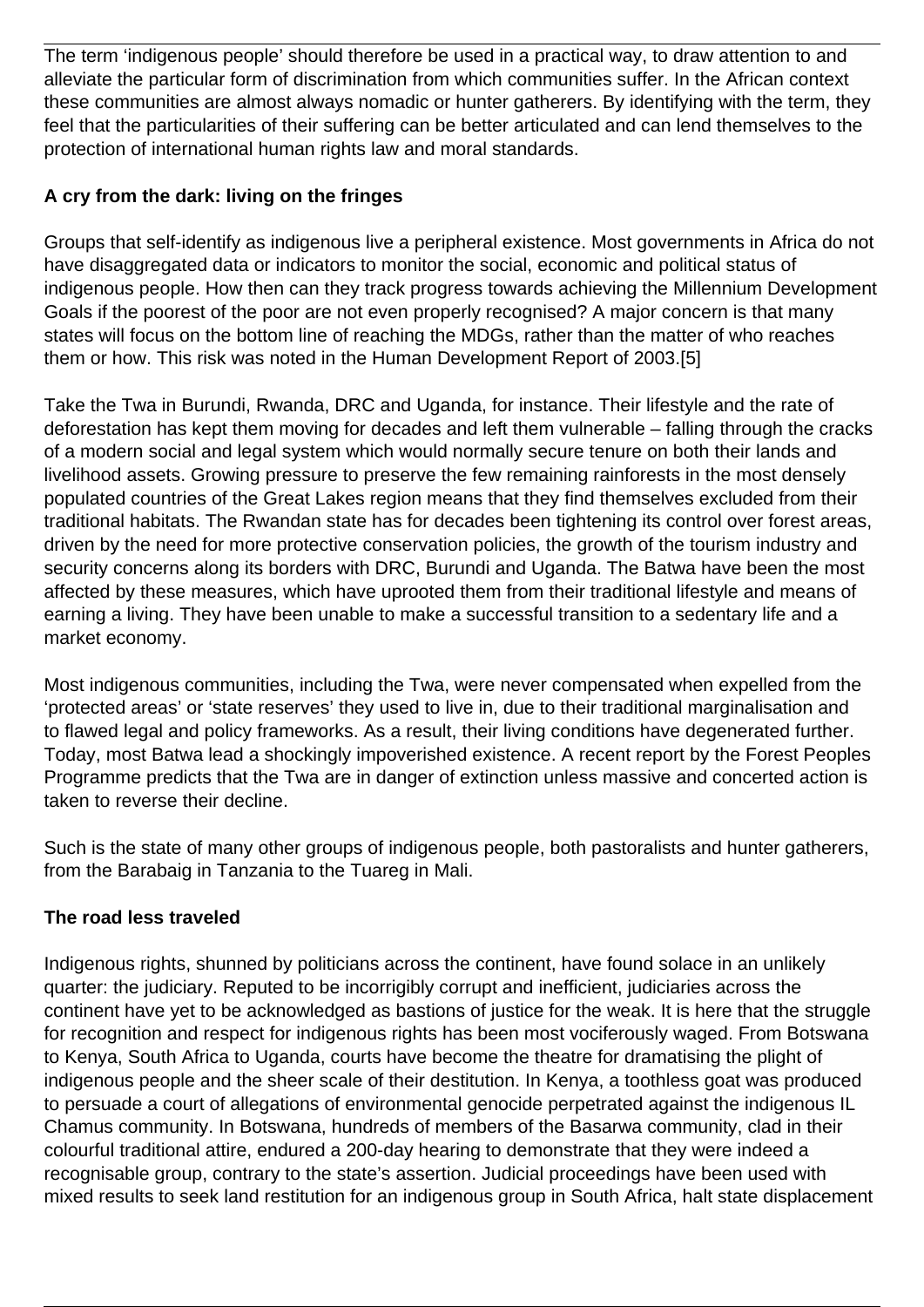of the Ogiek from the Tinet forest in the Rift Valley of Kenya, procure provision of social services for the Benet in Uganda, stop a multinational mining company from procuring a land concession in the Magadi area of Kenya for soda ash production, and secure language rights in Namibia.

Disappointingly, African governments have been reluctant to embrace with open arms the decisions of their own judiciaries. The government of Botswana, for instance, side-stepped the decision of its constitutional court and refused to allow the Basarwa to return to their hunting livelihood in the Central Kalahari Game Reserve. A year after the Kenyan constitutional court held that a constituency should be created for the IL Chamus in Baringo to ensure their participation in policy making, no action has been taken. A similar state of affairs prevails in Uganda, where two years after consent judgment was entered allowing the Benet rights to graze and farm the land they occupy, there has been no action by the administration to back up the court's decision. In a continent that professes respect for the rule of law as a central tenet of its constitutional order, the failure to implement judicial decisions is a mocking indictment of Africa's commitments to good governance and democratic ideals.

Undeterred, indigenous groups have seized on regional mechanisms to develop standard-setting precedents on indigenous rights, but their attempts have yet to bear fruit. In 2006 the Bakweri lands claim against the Cameroonian government was defeated when the commission declared the communication inadmissible. Indigenous people in Africa wait with bated breath for the commission's decision with respect to the Endorois communication against the Kenyan government, which seeks the restitution of ancestral territory.

The media houses, belatedly, have taken their cue from these dramatic scenes and begun to highlight the folly of non-recognition of indigenous communities' plight in Africa, enabling the African public and policy makers to consider their predicament. Mainstream civil society organisations such as ActionAid and CARE in Uganda have begun to demand state attention to indigenous rights as a means of attaining the Millennium Development Goals. The rise of organisations such as the Centre for Minority Rights Development in Kenya and the Indigenous Peoples of Africa Coordinating Committee (IPACC) in South Africa, dedicated solely to the struggle for indigenous rights in Africa, is also helping give visibility to these issues.

Good news, difficult to come by, is slowly emerging. Countries such as South Africa and Cameroon have taken the bold step of commencing processes to ratify ILO Convention 169, which extends a substantive regime of rights for indigenous people, including the right to free, prior and informed consent in relation to development processes on indigenous lands.

### **Not yet out of the woods…**

Indigenous people's struggles for recognition of their rights must be considered within the context of building multicultural societies in Africa, where diverse identities contribute towards the well-being of the whole. Without this paradigm shift, indigenous rights will continue to be perceived negatively, as instruments of parochialism and division. Yet to achieve this shift, Africa must rise up to the challenge of its own identity. Until then, it is 'not yet uhuru'(\*) for indigenous groups in Africa.

(\*) "Not yet uhuru" means the independence fought for by the Kenyan people had not been achieved. It comes from the title of a book written by the first vice-president of Kenya, the late Oginga Odinga, who observed that despite the country's declared independence, the government led by blacks was as opressive as the colonial government.